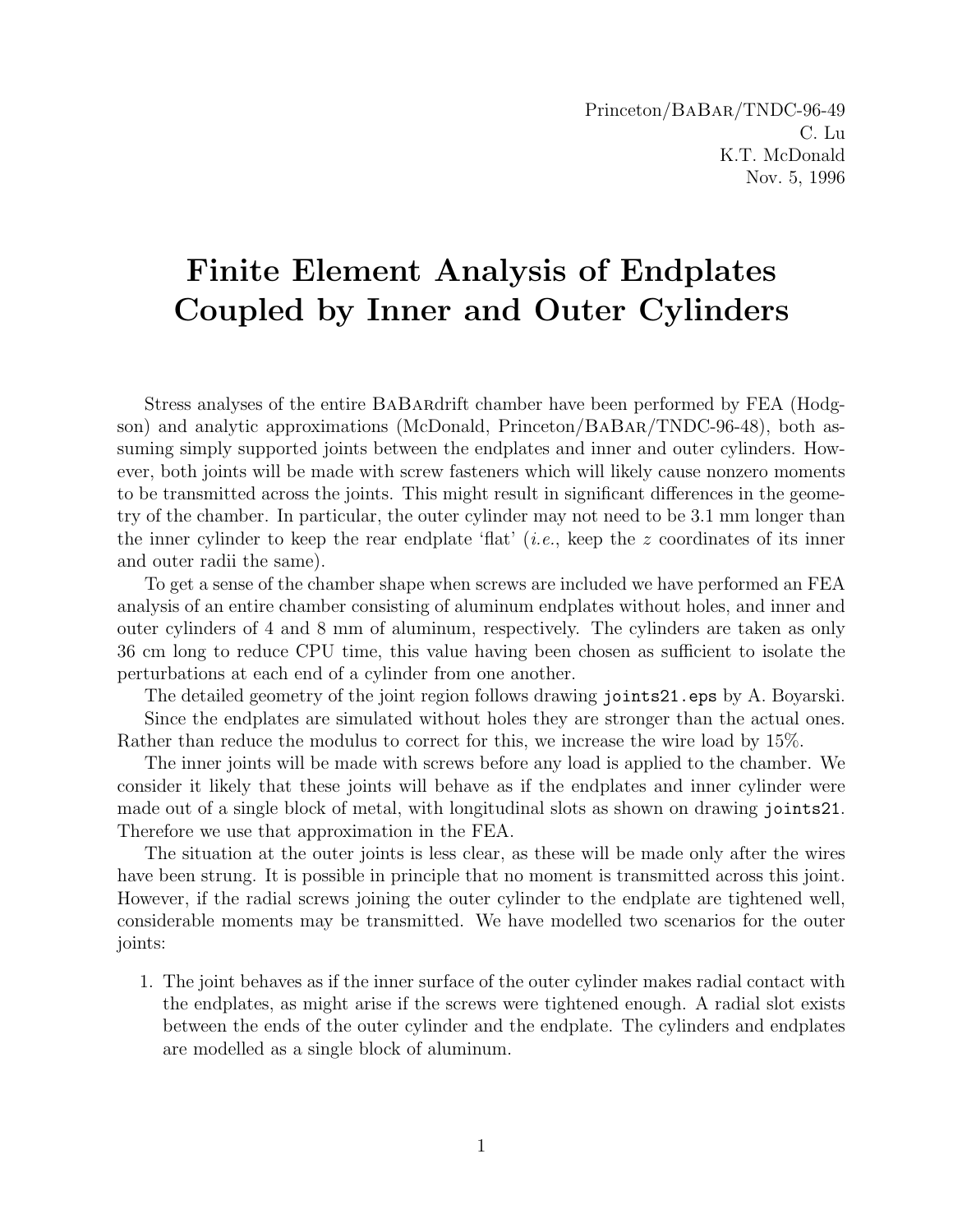2. The joint behaves as if the outer cylinder makes longitudinal contact with the endplates, as might hold if the screws were not tightened at all. A small longitudinal slot remains between the inner surface of the outer cylinder and the endplates. Again, the cylinders and endplates are modelled as a single block of aluminum. This is not a simply supported joint, but is less tightly clamped than case 1.

Figure 1 shows the calculated shape of the chamber for the first case of the outer joint. The displacements are exaggerated.

Some numerical results are reported in the Table. The slopes of the endplates at the inner and outer radii can be used to set the input constants in an analytic stress analysis. As expected, clamping forces at the joints make a substantial difference in the deformations of the endplates. See the revised version of Princeton/BaBar/96-48 for further discussion.

Table 1: Results of the FEA calculation. Case  $1 =$  radial contact between the outer cylinder and the endplates, as if the screws are tightened strongly. Case  $2 =$  longitudinal contact between the outer cylinder and the endplates, as if the screws were not tightened at all. Case  $3 = \text{simply supported}$  joints, from an analytic stress analysis.

|                                                      |      | Case 1 Case 2 Case 3 |      |
|------------------------------------------------------|------|----------------------|------|
| $\Delta z_{\text{rear}}$ (mm)                        | 0.27 | 0.41                 | 1.17 |
| $\theta_{\text{rear}, \text{ outer}} \text{ (mrad)}$ | 0.88 | 0.69                 | 0.1  |
| $\theta_{\text{rear}, \text{ inner}} \text{ (mrad)}$ | 2.1  | 2.4                  | 4.8  |
| $\theta_{front, outer}$ (mrad)                       | 4.9  | 6.0                  | 12.7 |
| $\theta_{front, inner}$ (mrad)                       | 3.4  | 3.6                  | 5.8  |